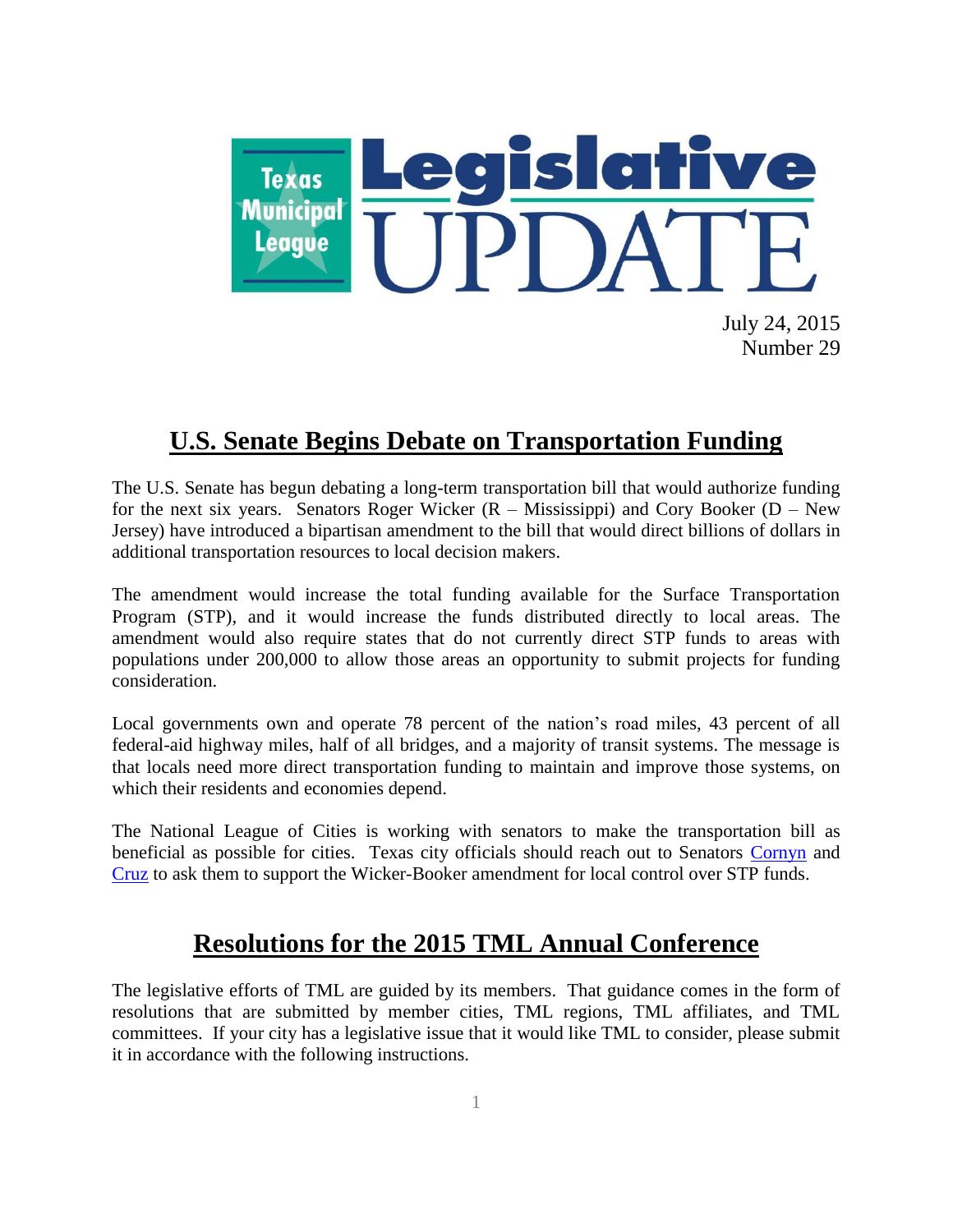The TML Constitution states that resolutions for consideration at the Annual Conference must be submitted to the TML headquarters 45 calendar days prior to the first day of the Annual Conference. For 2015, this provision means that resolutions from any member city, TML region, or TML affiliate must arrive at the TML headquarters no later than 5:00 p.m. on **August 10, 2015**.

The TML Board of Directors has adopted several procedures governing the resolutions process. Please review the following items carefully and thoroughly.

- 1. No resolution may be considered by the TML Resolutions Committee unless it has prior approval of: (a) the governing body of a TML member city; (b) the governing body or membership of a TML affiliate, or (c) the membership of a TML region at a regional meeting.
- 2. TML member cities, regions, and affiliates that wish to submit a resolution **must** complete a resolution cover sheet. The cover sheet is available [here.](http://www.tml.org/p/2015%20Resolution%20Cover%20sheet.doc) Please feel free to make as many copies of this cover sheet as you desire. The cover sheet must be attached to the resolution throughout each step of the resolutions process.
- 3. It is recommended that any resolution state one of four categories to better direct League staff. Those categories are:
	- **Seek Introduction and Passage** means that the League will attempt to find a sponsor, will provide testimony, and will otherwise actively pursue passage. Bills in this category are known as "TML bills."
	- **Support** means the League will attempt to obtain passage of the initiative if it is introduced by a city or some other entity.
	- **Oppose**.
	- **Take No Position**.

Please see the 2015-2016 [TML Legislative Policy Development Process](http://www.tml.org/p/2015_TML_Policy_Process.pdf) for more information.

- 4. Resolutions submitted will be thoroughly discussed at the TML Annual Conference. The Resolutions Committee is appointed by the TML President and is made up of city officials from TML member cities across the state.
- 5. The city, region, or affiliate that submits a resolution is encouraged to send a representative to the Resolutions Committee meeting to explain the resolution. The Resolutions Committee will meet at **2:00 p.m.** on **Tuesday, September 22, 2015**, at the **Henry B. Gonzalez Center** in **San Antonio**.

If the procedures described above are not followed for any given resolution, that resolution is likely to be referred to some other TML committee for further study. In that case, the resolution would not be adopted during the 2015 conference.